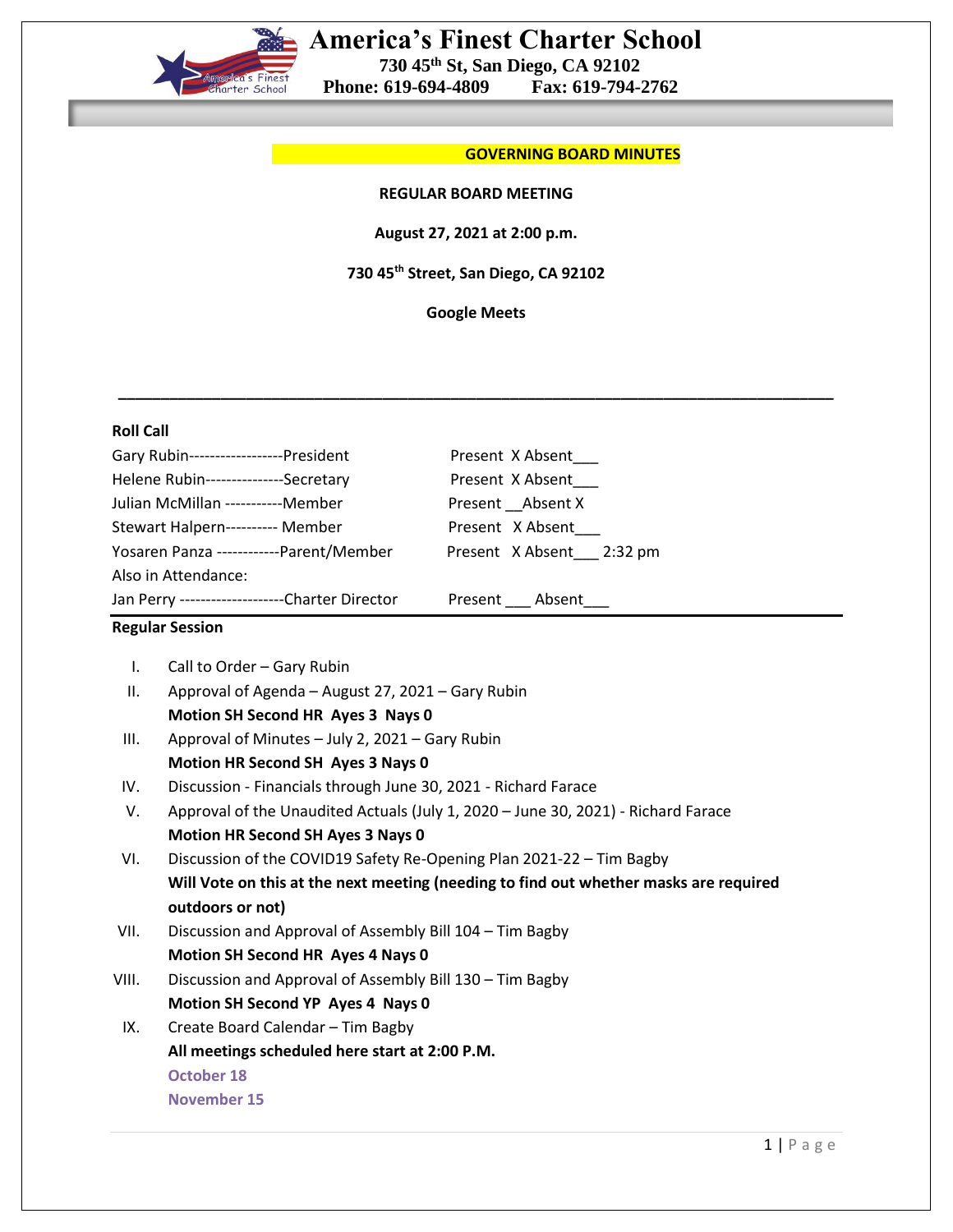

**Phone: 619-694-4809** 

- **December 13 NO MEETING IN JANUARY March 7 NO MEETING IN APRIL May 16 June 6 June 20**
- X. Approval of the K-8 Safety Plan Tim Bagby

**Motion HR Second SH Ayes 4 Nays 0**

XI. Charter Updates – Jan Perry, Tim Bagby, Jon Dean and Brent Wozniak

*Jan Perry* **said that Tim has done a great job that we have new teachers who are working hard. The office has done a great job, Gloria has done an excellent job. There will be construction starting in the Summer of 2022.**

*Tim Bagby* **said that that the new Principal Brent Wozniak at the High School is doing very well. The High School has about 111 Students. Students are doing great. Some Students are taking college courses. Two extra classrooms have been built at the high school; they are still trying to get the steeple removed from the high school building. Mr. Bagby said that he loves being at the K-8.**

XII. Meeting Adjourned  **Motion HR Second SH Ayes 4 Nays 0**

### **CLOSED SESSION**

### **RECONVENE TO OPEN SESSION**

- XIII. Public Report of Action Taken in Closed Session, if any, and Vote or Abstention of Each Board Member Present
- XIV. **PUBLIC COMMENT** This is the appropriate point in the meeting for any members of the audience to speak on matters of special interest or concern not on the present agenda. Please see the instructions for presentations to the Board by Parents and Citizens on the next page.

The next regularly scheduled Governing Board Meeting is to be held **\_\_\_\_\_\_\_\_\_\_\_\_\_\_\_\_\_\_\_\_\_\_**

## **INSTRUCTIONS FOR PRESENTATIONS TO THE BOARD BY PARENTS AND CITIZENS**

America's Finest Charter School ("School") welcomes your participation at the School's Governing Board ("Board") meetings. The purpose of a public meeting of the Board is to conduct the affairs of the School in public. Your participation assures us of continuing community interest in our school. To assist you in the ease of speaking/participating in our meetings, the following guidelines are provided:

1. Agendas are available to all audience members at the door to the meeting